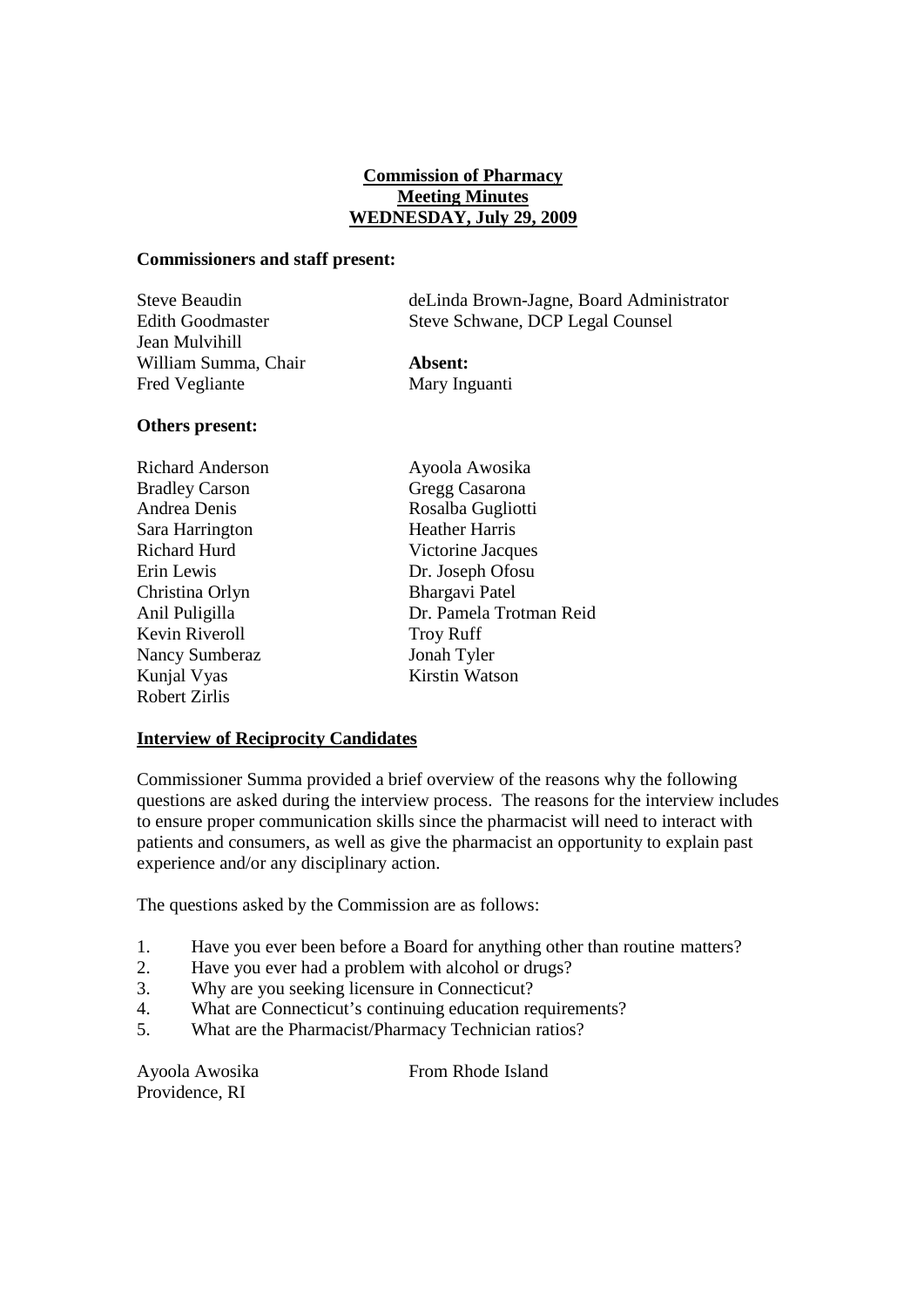| *Barge Flores, Deborah<br>Milford, CT   | From Texas                |
|-----------------------------------------|---------------------------|
| Andrea Denis<br>Chestnut Hill, MA       | <b>From Massachusetts</b> |
| <b>Richard Hurd</b><br>Rocky Hill, CT   | From New Jersey           |
| Victorine Jacques<br>Chelmsford, MA     | From New York             |
| Stefanie Nigro<br>Marblehead, MA        | From New York             |
| *David Shapera<br>Hummelstown, PA       | From Pennsylvania         |
| Bhargavi Patel<br>Flushing, NY          | From Florida              |
| <b>Nancy Sumberaz</b><br>Ridgefield, CT | From New Jersey           |

**Commission action:** A motion was made by Commissioner Beaudin, seconded by Commissioner Mulvihill and a vote of 5-0 was passed approving the above applicants for licensure by reciprocity.

Chairman Summa took a brief pause in the agenda to welcome and acknowledge Dr. Pamela Trotman Reid, President of St. Joseph's College, and Dr. Joseph Ofosu, Dean of St. Joseph's College School of Pharmacy, who were in attendance.

## **First Time Managers**

Commissioner Summa summarized the responsibilities of those appearing as first-time pharmacy managers and the reason for their appearance before the Commission. (A handout which has answers to questions first-time managers may have will be sent via email directly to the pharmacists who appear today.) Commissioner Summa also emphasized the importance of the pharmacy manager's role as opposed to the front-store manager (in many retail settings).

In Commissioner Inguanti's absence, Commissioner Beaudin provided first-time managers with a brief overview of reporting errors and the MedWatch program. (A link to the web site is being sent to them via e-mail as well.)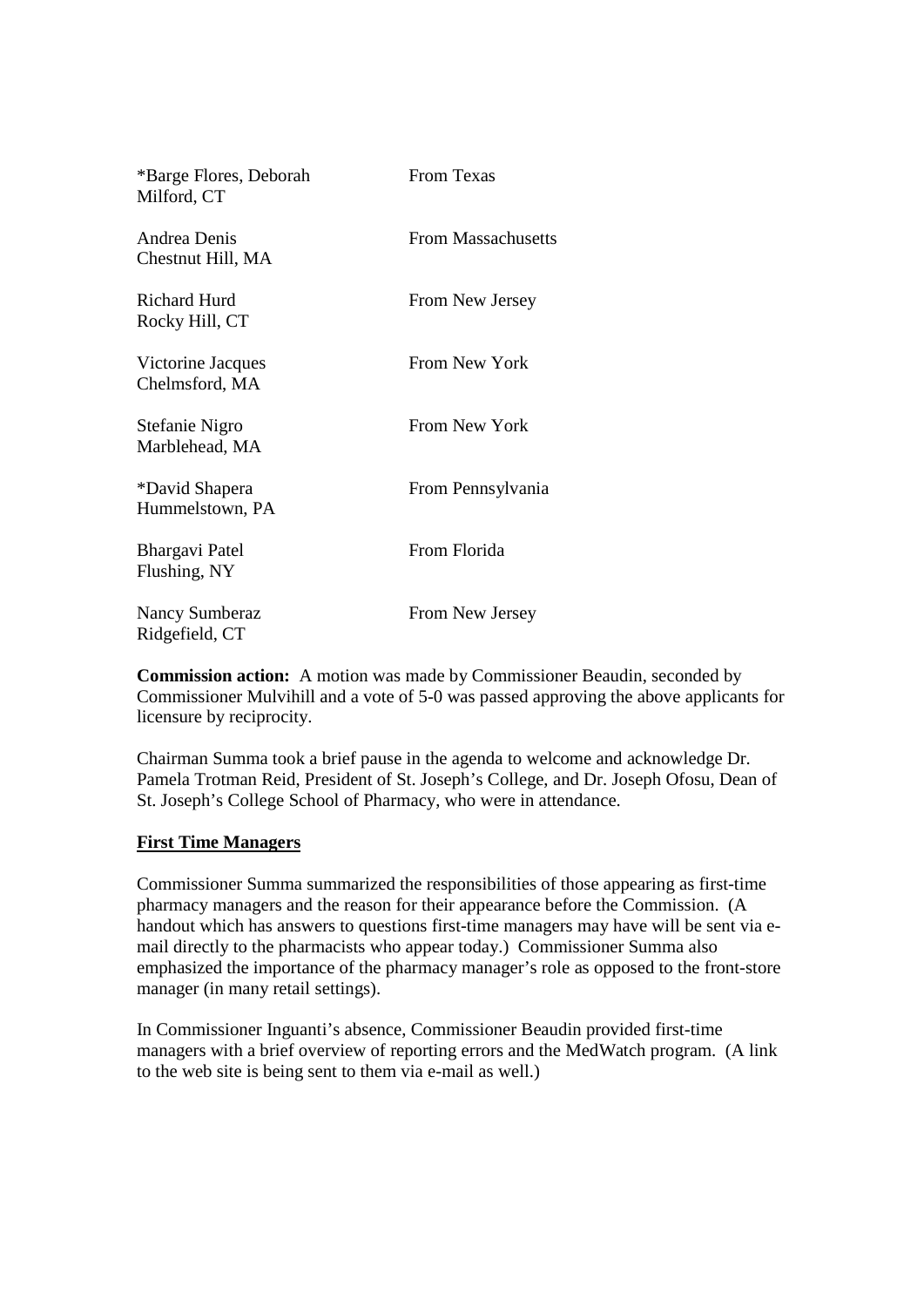| Sara Harrington   | CVS/Pharmacy               |
|-------------------|----------------------------|
| PCT.10988         | East Lyme                  |
| Anil Puligilla    | <b>Manchester Pharmacy</b> |
| PCT.11100         | Manchester                 |
| Kimberly Riveroll | CVS/Pharmacy 1912          |
| <b>PCT.9211</b>   | Stamford                   |
| Kunjal Vyas       | CVS/Pharmacy #1149         |
| PCT.10989         | <b>Norwalk</b>             |

#### **Application for Pharmacy Internship**

Michael Grant appeared before the Commission to request an internship as a graduate of a foreign pharmacy program. Discussion involved Mr. Grant explaining his reasons for wanting to become a pharmacist in Connecticut, his Ghanaian education, as well as his experience as a pharmacist in Ghana's military environment.

**Commission action:** The above applicant was accepted for an internship as foreign pharmacy graduate.

### **New Pharmacy Applications**

CVS/Pharmacy #4473 Sara Harrington, Manager 15 Chesterfield Road East Lyme, CT 06333 \*with partial closing application

**Commission action**: A motion was made by Commissioner Goodmaster, seconded by Commissioner Beaudin and a vote of 4-0 was passed approving the above new pharmacy applications (Commissioner Mulvihill could not vote the matter).

#### **Pharmacy Remodel**

| CVS/Pharmacy #718              | PCY.1239       |
|--------------------------------|----------------|
| 24-36 Pershing Drive           |                |
| Ansonia, CT 06401              |                |
|                                | PCY.1435       |
| CVS/Pharmacy #1153             |                |
| 1875 Boston Avenue             |                |
| Bridgeport, CT 06610           |                |
| CVS/Pharmacy #288              | <b>PCY 331</b> |
| 839 Farmington Avenue, Rte 6   |                |
| <b>Bristol Shopping Center</b> |                |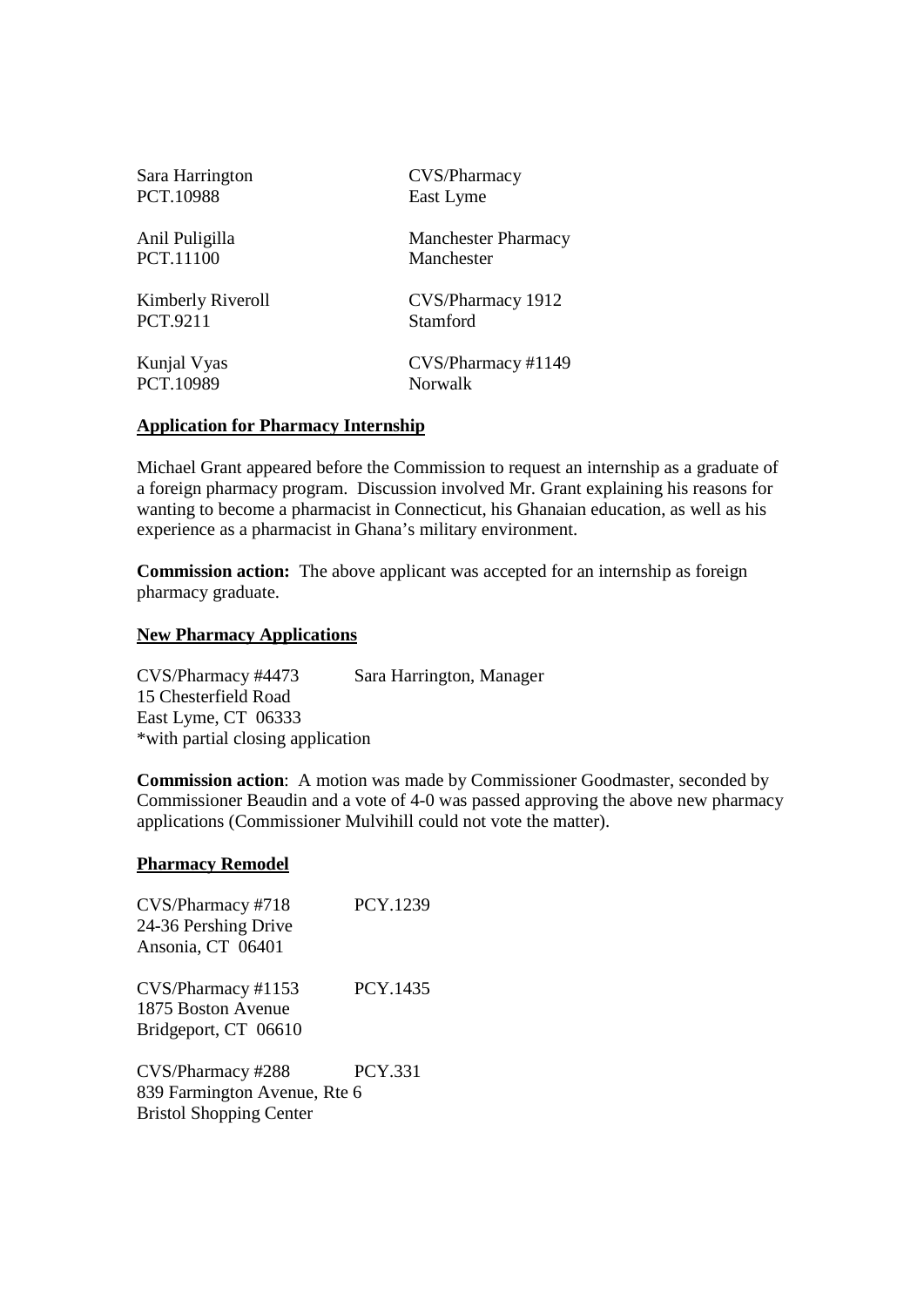Bristol, CT 06010

| CVS/Pharmacy #760<br>713 West main Street<br>New Britain, CT 06053                                      | PCY.1242        |
|---------------------------------------------------------------------------------------------------------|-----------------|
| CVS/Pharmacy #1897<br>6 Queen Street<br>Newtown, CT 06470                                               | PCY.1625        |
| CVS/Pharmacy #1123<br>22 Depot Hill Road<br>Southbury, CT 06488                                         | <b>PCY.1388</b> |
| CVS/Pharmacy #231<br>142 Talcottville Road<br>Vernon, CT 06066                                          | PCY.1085        |
| Wal-Mart Pharmacy 10-3545 PCY.1809<br>2300 Dixwell Avenue<br>Hamden, CT 06514                           |                 |
| Wal-Mart Pharmacy 10-3548 PCY.1813<br>910 Wolcott Street<br>Waterbury, CT 06705                         |                 |
| Wal-Mart Pharmacy 10-2331 PCY.1581<br>155 Waterford Pkwy North<br>Waterford, CT 06385                   |                 |
| <b>Pharmacy Relocations</b>                                                                             |                 |
| CVS/Pharmacy #1960<br>1279 West Main Street<br>Waterbury, CT 06708<br>*with partial closing application | Rosalba G       |
|                                                                                                         |                 |

ugliotti, Manager

| (The) Medicine Shoppe #1758 | PCY.1772           |  |
|-----------------------------|--------------------|--|
| From:                       | To:                |  |
| 166 West Broad Street       | 296 Bedford Street |  |
| Stamford, CT 06906          | Stamford, CT 06901 |  |

**Commission action**: A motion was made by Commissioner Vegliante, seconded by Commissioner Beaudin and a vote of 4-0 was passed approving the above new pharmacy remodels and relocations (Commissioner Mulvihill could not vote the matter).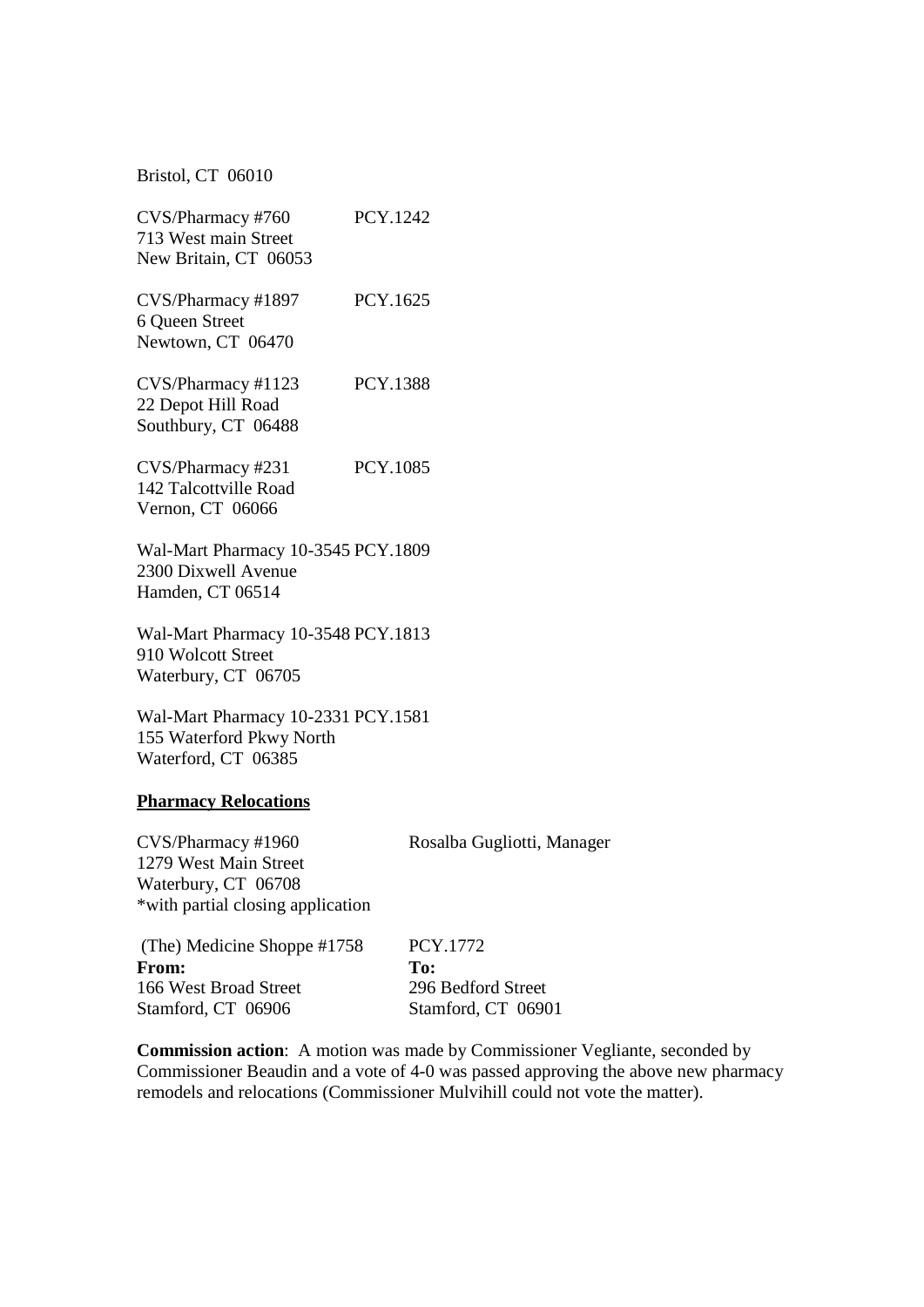# **Legal Matters**

**DN 09-640** Drug Control investigated a prescription error and noted that the pharmacy, Target Pharmacy #1544 (PCY.1897) failed provide, after several requests, the Quality Assurance report that was claimed to have been completed. *The Department is recommended a civil penalty of \$1,000, which was granted/approved by the Commission.*

# **HEARINGS:**

1:30 p.m. DN 09-661 In the Matter of Holland Nguyen: The complaint has been dismissed as this pharmacist does not have an active license to practice pharmacy in Connecticut.

## **Miscellaneous**

**St. Joseph's College School of Pharmacy** overview – Dr. Reid thanked the Commssion for the invitation to today's meeting and provided the Commission with a brief history and overview of St. Joseph's College and the reason(s) for opening a School of Pharmacy. SJC currently offers programs in nursing, nutrition, social work and counseling. However, the new school will be the first professional degree program offered.

Dr. Ofosu provided his brief personal and professional history as well as provided a detailed explanation of the School of Pharmacy's entry requirements. The school is currently seeking accreditation and has an anticipated opening date of Fall 2010 in which 60-65 students will initially be enrolled. A rigorous application and selection process is scheduled to begin as early as January 2010.

Dr. Ofosu also reiterated that the School's mission is to train an educate students for the community.

**Suburban Pharmacy**'s request for increased technician ratio – There was discussion regarding written request (appeared in person at June meeting) to increase Pharmacy Technician ratio to 4:1. *Decision will be voted in August*

**Omnicare** follow-up to ALV proposal – Chairman Summa informed Mike Gemma that the Commission, due to current laws and regulations, is unable to grant a waiver of the final check by a pharmacist and, therefore, is unable to approve the use of the ALV without a pharmacist providing the final check. However, the Commission will assign a Commissioner to work with Drug Control, Mr. Gemma, and other pharmacy representatives, with the intent to change current regulations in order to allow for technological advancements in the pharmacy field.

**UConn** – Dr. Hritcko provided follow-up to last month's presentation regarding Introductory Pharmacy Practice Experiences and Advanced Pharmacy Practice Experiences and the new ACPE standards for professional pharmacy students.